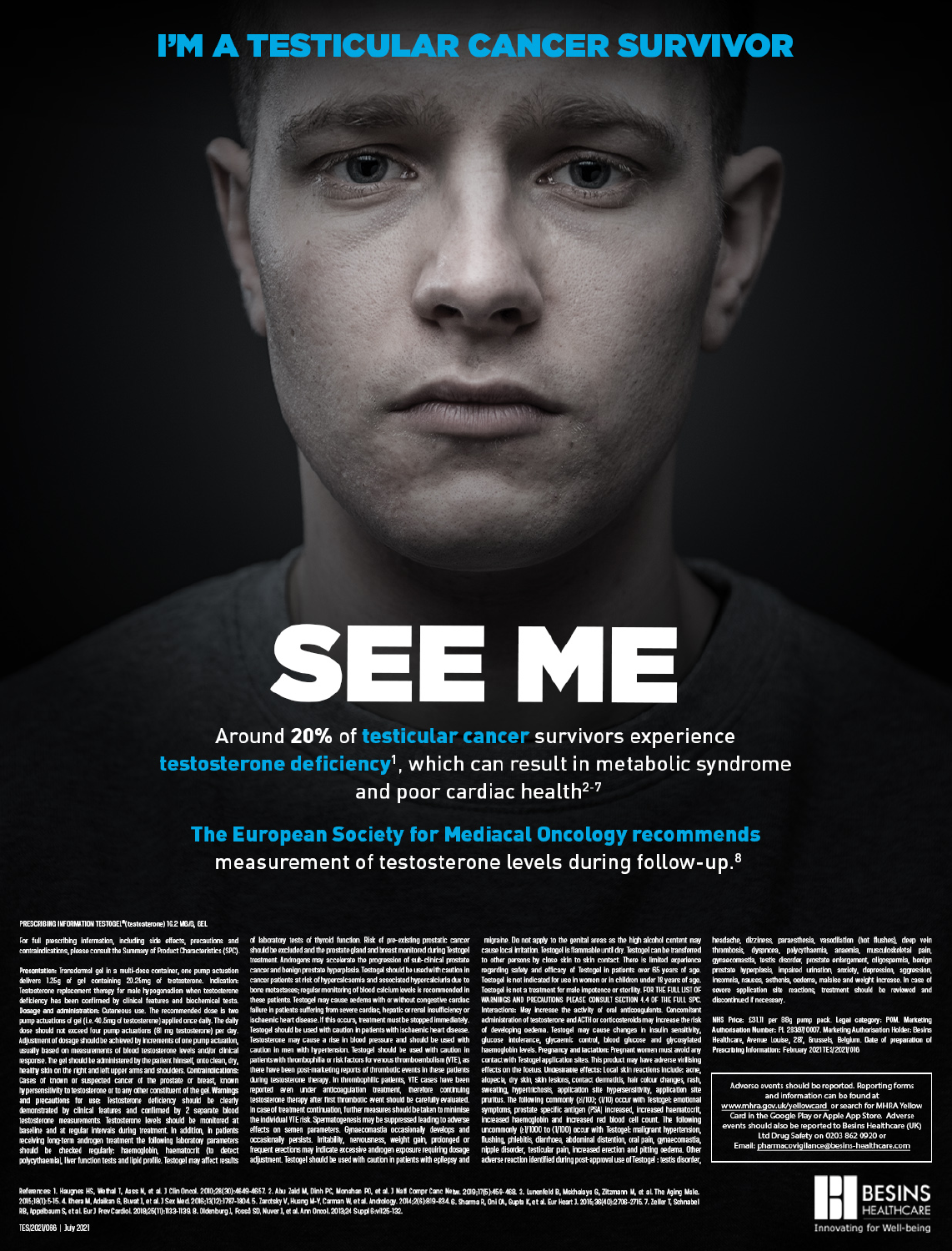© 2020 The Authors

## Certification in reporting multiparametric magnetic resonance imaging of the prostate: recommendations of a UK consensus meeting

Multiparametric MRI (mpMRI) of the prostate is now recommended as the initial investigation method for men with suspected prostate cancer within both UK and international guidelines. Potential benefits of this pathway include: (i) reductions in the number of men requiring biopsy; (ii) reductions in the diagnoses of indolent cancers unlikely to cause harm, minimising treatment-related complications; (iii) improved detection of clinically significant prostate cancers, particularly for patients with prior negative systematic biopsy; and (iv) improved risk-stratification of diagnosed cancers owing to greater precision in tumour grade and volume determinations.

Successful delivery of the MRI-directed pathway requires imaging to be performed and reported to a sufficiently high standard [1,2]. The test is increasingly being used to 'screen' patients to avoid biopsy, emphasising the need for accurate interpretation. To ensure the utility of prostate MRI, and notably, that the high negative predictive value is preserved with widening uptake, there is a responsibility on UK practitioners that the roll-out is not at the cost of impaired quality in MRI acquisitions and/or reporting. Given the high disease prevalence, image acquisition and reporting cannot be the sole preserve of tertiary referral hospitals. The Prostate Imaging-Reporting and Data System (PI-RADS) guidelines have set minimal technical standards for MR image acquisition [3]; however, consensus is lacking on the experience levels required to independently report prostate MRI, or indeed, how reporter competence can be ensured. A panel of UK experts in the field of MRI and/or prostate cancer management was convened to address the perceived need for credentialing in prostate mpMRI interpretation for primary diagnosis and to identify the components of such a process.

A list of 13 UK panellists participated in the consensus meeting, encompassing 11 separate NHS centres, with representations from Scotland, Wales, and eight cancer alliances within England. An independent chair moderated the process, which followed the University of California at Los Angeles (UCLA)-Research and Development Corporation (RAND) appropriateness method (Data S1). In all, 211 statements related to oversight, applicant, validity period, and certification elements were rated for agreement on a 9-point scale. For a statement to reach 'consensus', a panel majority score was required. Agreement for a statement was calculated using the median score from all panellists, mirroring previous work [4]. A median score of 1–3 indicated 'disagreement' with a statement, 4–6 'uncertainty', and 7–9 'agreement'.

Consensus was reached in 141/211 questions (67%); including for 43/55 stem items (Data S2–S3). The panel agreed that there was a need for an evaluation process relating to the interpretation of prostate mpMRI performed in men with suspect prostate cancers and that this should be termed 'certification'. This process should be performed at an individual level, and there should be a re-evaluation after a specified time (Data S4). Three certification levels were agreed; Level 1 expectations are to have a working knowledge of the methods and diagnostic utility of MRI. It was agreed that Level 1 should be open to consultants and speciality registrars/trainees in Radiology, Urology or Oncology, and also to radiographers and medical physicists. Level 2 is the threshold for independent reporting of MRI; it was agreed that Level 2 should be available to speciality registrars/ trainees and consultants in radiology; however, other applicants may be considered on an individual basis in exceptional circumstances. Level 3 incorporates additional teaching and/or research experience and is appropriate for those running prostate MRI diagnostic services; it was agreed that this should only be available to consultants in radiology. Consensus was reached that attendance of at least one prostate MRI course in the preceding 3 years was mandatory at all levels, along with a variable number of continuing professional development (CPD) credits, attendance at prostate multidisciplinary team (MDT) meetings, and for a logbook of cases depending on the level of certification. An examination was only felt to be appropriate for entry to Level 2 certification, and that Level 3 entry required additional demonstration of teaching and/or research experience (Table 1). The format of an examination is yet to be determined. Digital quality assurance systems that incorporate online case-based examinations are ideally suited for this purpose, but in the shorter term, written and image-based multiple choice questions examination are more likely to be used. CPD credits can be obtained from any national or international organisations and have to be prostate related,

BJU International wileyonlinelibrary.com published by John Wiley & Sons Ltd on behalf of BJU International. www.bjui.org This is an open access article under the terms of the [Creative Commons Attribution](http://creativecommons.org/licenses/by/4.0/) License, which permits use, distribution and reproduction in any medium, provided the original work is properly cited.

<sup>[</sup>The copyright line for this article was changed on 04 December but not specifically limited to diagnostic prostate MRI. 2020 after original online publication]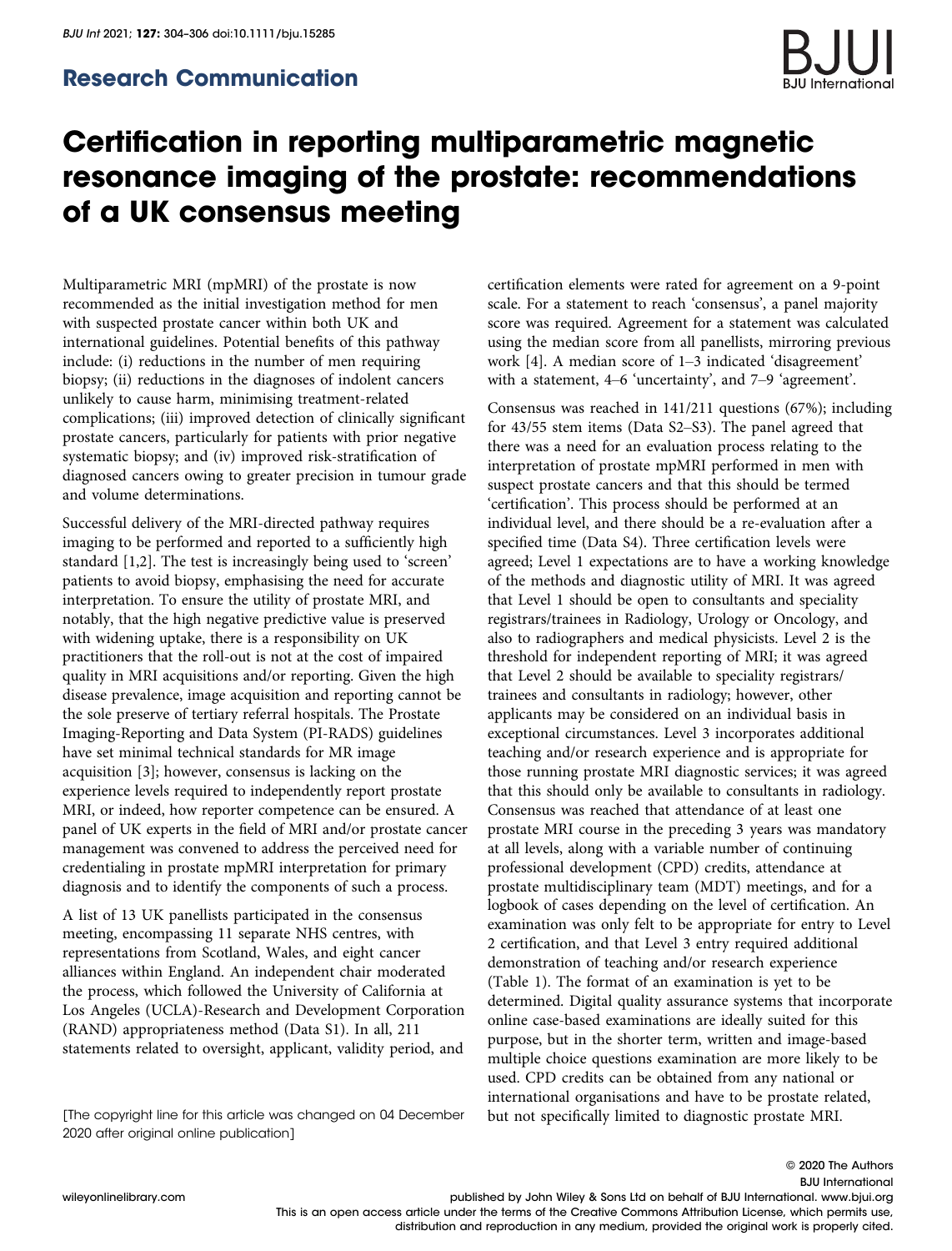#### Table 1 Summary of recommendations by certification level.

| <b>Items</b>                                          | Level 1                                                                                                                 | Level 2                                        | Level 3                  |
|-------------------------------------------------------|-------------------------------------------------------------------------------------------------------------------------|------------------------------------------------|--------------------------|
| Who can apply                                         | Consultants or SpRs in Diagnostic<br>Radiology, Urology and Oncology,<br>Diagnostic Radiographers and<br>MRI physicists | SpRs in Radiology<br>Consultants in Radiology* | Consultants in Radiology |
| Requires working knowledge of MRI methods/utility     | Yes:                                                                                                                    | <b>Yes</b>                                     | Yes:                     |
| Able to independently report prostate MRI             | N <sub>o</sub>                                                                                                          | <b>Yes</b>                                     | Yes:                     |
| Can run a prostate MRI service                        | N <sub>0</sub>                                                                                                          | N <sub>o</sub>                                 | Yes:                     |
| Demonstration of research/teaching activity           | No                                                                                                                      | No                                             | Yes:                     |
| Attendance at prostate MRI course in the last 3 years | Yes                                                                                                                     | <b>Yes</b>                                     | Yes:                     |
| Number of yearly MDT attendances                      | 4/year (every 3 months)                                                                                                 | 12/year (every month)                          | $12 - 21$ /year          |
| Annual CPD credits <sup>†</sup>                       | 10                                                                                                                      | 20                                             | $20 - 30$                |
| Maximum % of self-directed CPD credits                | $25 - 50$                                                                                                               | $\leq 50$                                      | $25 - 75$                |
| Number of logbook cases required $\bar{f}$            | 20                                                                                                                      | 100                                            | 100                      |
| Maximum % of logbook cases from workshops             | Up to $50$                                                                                                              | $10 - 25$                                      | $10 - 50$                |
| Examination required                                  | N <sub>o</sub>                                                                                                          | Yes:                                           | N <sub>o</sub>           |
| Term                                                  | 3 years                                                                                                                 | 3 years                                        | 3 years                  |

Green = consensus agreement; orange = consensus achieved for a range of values; red = highest agreement scoring item is listed, with no consensus achieved. \*Other applicants may be considered in exceptional circumstances. <sup>†</sup>CPD credits can be from any national or international organisation, but must be prostate-related. <sup>‡</sup>Should comprise ≥75% biopsy naïve cases and ≥50% DCE studies. SpRs, specialist Registrars (trainees) within specialty.

Consensus was not achieved for the exact number of logbook cases required at any level; however, it was agreed that the logbook case mix should include  $\geq$ 75% biopsy naïve and/or prior negative biopsy cases and ≥50% dynamic contrastenhanced (DCE mpMRI) studies. There was consensus that applications should be assessed by an administrator followed by two panel members, and only requires review by the certification lead in cases of arbitration.

This process complements the European Society of Urogenital Radiology (ESUR)/European Association of Urology Section of Urologic Imaging (ESUI) consensus paper on MRI acquisition, interpretation, and training and provides more explicit detail on how interpretation standards should be met [5]. It is hoped that the three tiers of expertise proposed will help deliver in-breadth and in-depth the potential benefits of the pre-biopsy prostate MRI pathway [4]. The authors wish to stress that non-certification does not imply unsatisfactory MRI practice. Likewise, 'certification' does not hold any official or regulatory status and will be voluntary. The central purpose of the certification process will be to offer individuals a kite-mark of their MRI reporting quality demonstrating a minimum level of expertise has been obtained, which is comparable across similar practitioners in the UK, and providing supportive evidence within the UK framework of appraisal and re-validation. The expectation is that in seeking and obtaining certification, reporting quality will rise and over time ensure consistency and accuracy for the MRI pathway for suspected prostate cancer. The next steps in the process include developing administrative support towards a launch date, and the development of an online case repository that can potentially be used for training, logbook accrual, and examination purposes.

A key consideration in the certification process has been where to set competency bars for each level: too low, and the quality for service delivery is not attained or maintained; too high and the process may be seen as off-putting, limiting the available reporter pool at the time of increasing demand. Consensus was reached on several key components of the certification process including who can apply at different levels, prostate course attendance, MDT attendance, need for examination, the validity period, and, for Levels 1–2, the number of CPD credits required. A notable exception was the number of logbook cases required. This is an area of active debate in the literature, with evidence suggesting 200–300 cases should be reported in a realworld setting to achieve expertise [6,7], and 50–100 cases/year [4,5,8] to maintain competence.

A limitation of any consensus process is that the results only reflect the opinions of the panel and may be prone to biases, including potential for pre-selection bias in panel members invited to participate. Each panellist only had one vote, and an independent chair ensured balanced debates, with all viewpoints aired and without individual members dominating discussions. The number of panellists was relatively small; however, this was comparable to other UK and European consensus processes [4]. Furthermore, the inclusion of panellists from different specialities, working in different healthcare settings, and with a broad geographical spread, ensured that opinion was not based on a narrow scope of practice. Future work is required comparing reporters with certification vs those without to measure any potential improvements in patient-related outcomes.

In conclusion, consensus was reached on the need for credentialing in prostate-MRI reporting for directing biopsies, with criteria for three certification levels proposed. The